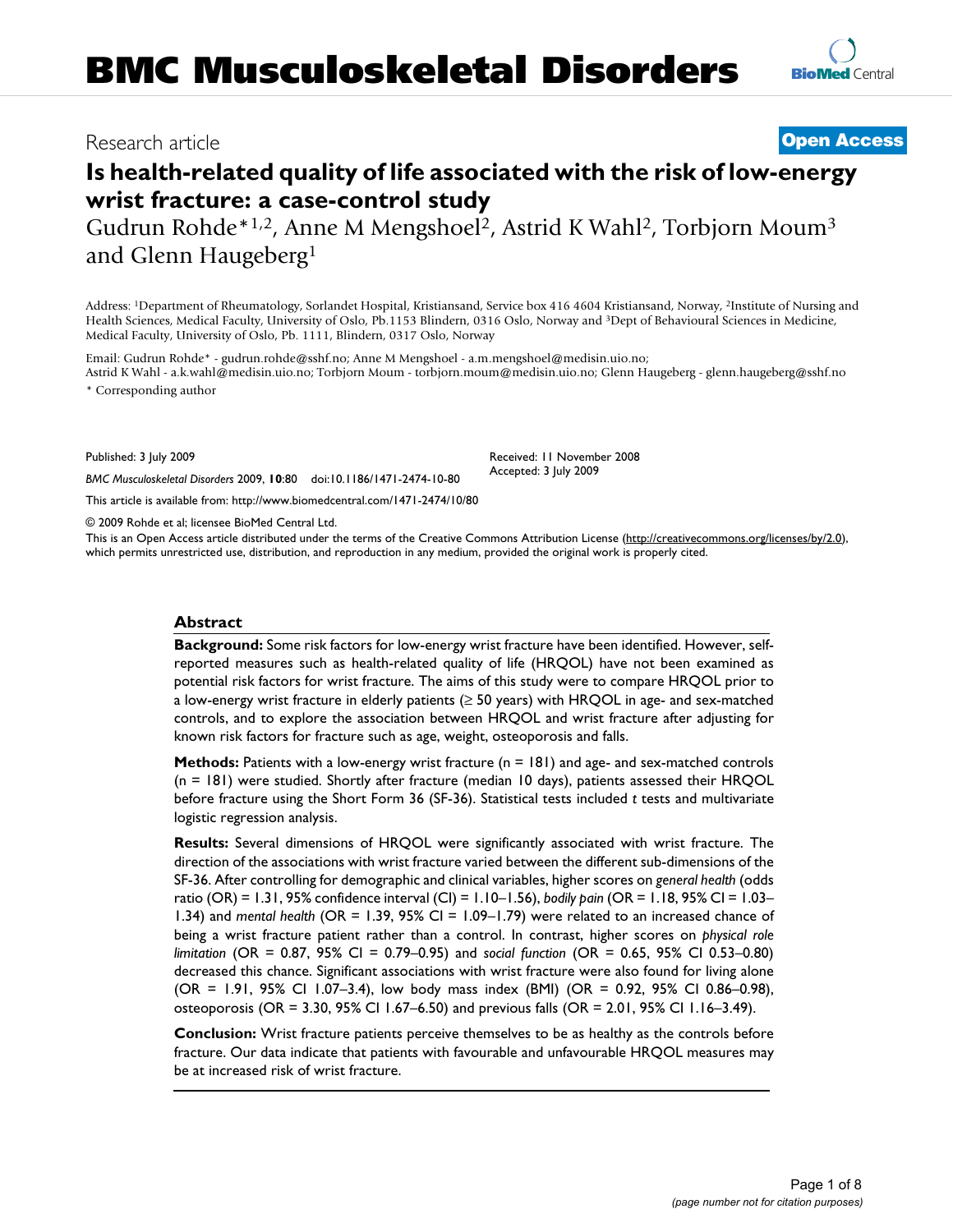#### **Background**

Low-energy fractures are common in the elderly population, and the wrist is one of the most common fracture sites [1-5]. By definition, low-energy fracture results from minimal trauma, e.g., falling from a standing position [6]. It is important to characterize and identify patients at high risk of low-energy fracture based on the presence of risk factors to understand better the potential complex mechanisms involved and thereby to develop preventive strategies to reduce fracture risk.

Low-energy fractures are related mainly to the event of falling. However, the reasons for falling may be explained by several factors. Obviously, a fall may relate to the activities people undertake and the environmental conditions in which activities are performed, as well as an individual's physical and mental capacities to meet the challenges of the activities. In ageing subjects health status may be impaired [1,4,5,7,8], and falling may relate to impaired physical health (e.g., reduced balance, inability to perform ordinary daily activities, or other diseases) or impaired mental health (e.g., cognition, inattentiveness, depression or anxiety). Moreover, because bone mineral density (BMD) declines with age [1], bones may have less strength to tolerate stress caused by falls. The importance of BMD at the time of fracture in explaining wrist fractures among elderly people is well documented [1,2,9,10], whereas physical and mental health only have been used as outcome parameters to assess recovery after fracture  $[7,8]$ .

Health-related quality of life (HRQOL) may be seen as a patient's evaluation of his or her health status. Thus, HRQOL is defined as the individual's experience of his or her general state of health, such as physical, social and mental functioning, and well-being [11]. Self-reported health is supposed to capture the full array of a person's illness and possibly even symptoms of as yet undiagnosed diseases in preclinical stages [12,13]. Traditionally, HRQOL is measured using a questionnaire comprising a broad variety of health aspects such as bodily pain, general health, physical and social functioning, role functioning, mental health and vitality [14]. To understand the context of low-energy fractures in a broader sense, HRQOL evaluation may give a more complex perspective on the issue of possible fracture prevention. Strong risk factors for low-energy wrist fracture have been difficult to identify and are not widely studied, as wrist fractures often occur in relatively healthy elderly persons [1]. To our knowledge, no studies have examined self-reported health status as a potential risk factor before fracture, together with objective risk factors (e.g., BMD) in patients with a low-energy wrist fracture. Several studies reporting preinjury HRQOL among patients with other types of lowenergy fractures (e.g., hip fractures) do not include assessments of BMD and therefore lack an important health parameter [15-17].

This study examined pre-fracture HRQOL in low-energy wrist fracture patients by including self-reported physical and mental health and BMD. We first examined whether HRQOL shortly before fracture in elderly patients with low-energy wrist fracture differed from that of age- and sex-matched controls recruited randomly from the general population. We also explored whether HRQOL was independently associated with wrist fracture after adjusting for known risk factors for fracture such as age, weight, osteoporosis and falls.

### **Methods**

#### *Study design and patient recruitment*

We used a case-control study design. Patients aged 50 years and older with low-energy wrist fractures were included. Sex- and age-matched control subjects were selected randomly from the general population in the catchment area of the wrist fracture patients.

Low-energy wrist fracture patients were recruited from a regional hospital in southern Norway in 2004 and 2005. The hospital is the only referral centre for orthopaedic trauma in the region. During the two-year period, 324 wrist fracture patients were treated at the hospital, and 249 of these patients were examined clinically at the osteoporosis centre. Among the 75 patients not examined at the osteoporosis centre, 14 patients were ineligible for BMD assessment because of poor mental or physical health, 13 patients were tourists, three patients were not invited for assessment for other reasons, and 45 patients declined to be assessed.

Among the 249 wrist fracture patients assessed at the osteoporosis centre, 181 patients were capable and willing to be enrolled in this study. Before patients were included in the study, we confirmed that the fracture met the definition of low-energy fracture and was not a result of highenergy trauma [6]. We excluded patients with confusion or dementia (as assessed by a nurse or doctor), serious infection, tourists and patients not capable of giving informed consent. Of the 68 patients assessed at the osteoporosis centre but not included in the study, 17 were not able to self-report their health status because of dementia or confusion. Another two patients were tourists who did not reside in the geographic area, three patients were not invited to participate in the study for other reasons and 46 patients declined to participate.

The median elapsed time between fracture and examination at the osteoporosis centre for participants in the study centre was 10 days (interquartile range 13). At this visit, BMD was measured and demographic, clinical and HRQOL data preceding fracture were assessed.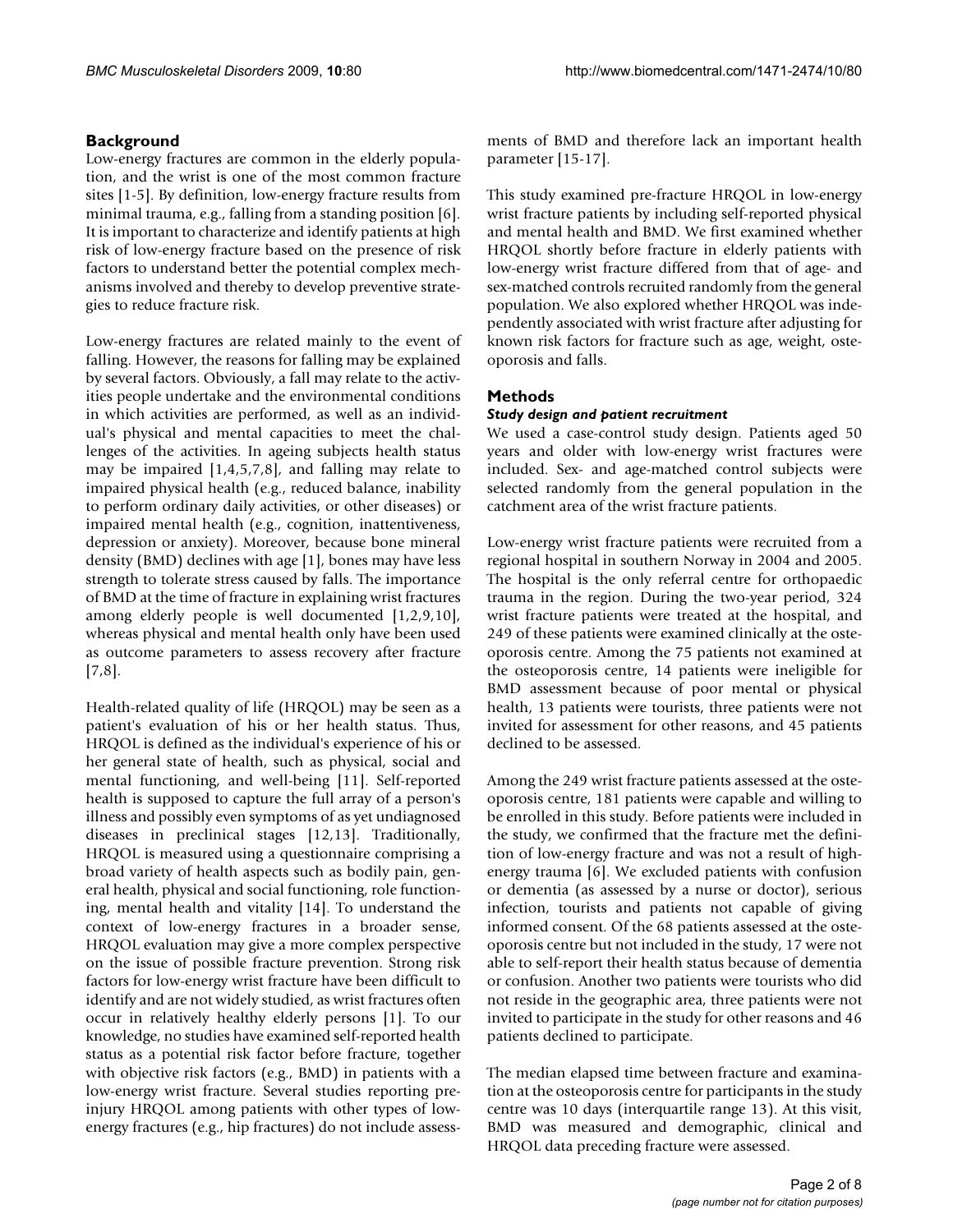Age- and sex-matched controls were identified randomly in the national registry for the catchment area and invited by mail to participate in the study. The controls were identified consecutively. If a potential control refused to participate or did not respond to the invitation, a new control was invited. The mean (SD) time between the patient's inclusion and inclusion of the matched control was 4.9 (3.4) months. Overall, 131 potential controls refused to participate or did not respond to the invitation. We aimed for an age match of  $\pm$  1 year with the wrist fracture patients; however, this was a challenge in the cases aged 80 years and older. In these patients, we accepted a match of  $\pm$  5 years, except for one woman aged 96 years who was matched with a control aged 86 years. At the visit at the osteoporosis centre BMD was measured, and demographic, clinical and HRQOL data for the time preceding the visit was assessed.

#### *Demographic and clinical variables*

At the osteoporosis centre, nurses recorded self-reported data for patients and controls on demographic details, height and weight (to compute body mass index (BMI)), regular exercise for at least 30 minutes three times a week or more (no/yes), and presence of co-morbidity (heart diseases, pulmonary diseases, neurological disorders, urogenital disorders, gastrointestinal disorders, endocrine disorders, inflammatory joint and connective tissue disorders, cancer and mental disorders). For co-morbidity, we also computed a total score for the number of the before mentioned diseases or conditions for each patient and control. Height and weight were measured for participants who did not know them. The osteoporosis nurses also recorded data about medication, smoking habits and the number of falls in the year before fracture or inclusion (controls).

For patients excluded from osteoporosis assessment, those who were unable or who declined to participate in the study, the only information available was age, sex and the reason for exclusion.

#### *Bone density measurements*

BMD was assessed at lumbar spine L2-L4 and both hips using standardized measurement procedures and the same dual energy X-ray absorptiometry (DXA) equipment (General Electric, Lunar Prodigy). The machine was calibrated every day and was stable over the entire measurement period. The *in vivo* coefficient of variance for the measurement procedure performed by four trained nurses was 1.19% for lumbar spine L2-L4, 0.95% for the right total hip and 0.89% for the left total hip. The BMD measurements were expressed as T scores based on the reference value in the DXA machine provided by the manufacturer. Osteoporosis was defined as a T score  $\leq$  2.5 standard deviations (SD) at the hip and/or spine according to the World Health Organization definition of osteoporosis [6].

#### *Health-related quality of life assessment*

The participants were asked to evaluate their HRQOL for the four weeks before the fracture (patients) or for the four weeks before inclusion (controls) using the Short Form 36 (SF-36) (The Medical Outcome Study). The SF-36 is a generic self-report questionnaire used to assess HRQOL and comprises 36 questions about various aspects of health. The questionnaire includes eight multi-item scales that reflect different health domains such as general health, bodily pain, physical function, physical role limitation, mental health, vitality, social function and emotional role limitation. One additional item assesses health transition over the previous year. The SF-36 scales were scored according to published scoring procedures, and each was expressed using values from 0 to 100, with 100 representing excellent health [14]. This questionnaire has shown satisfactory reliability and validity, and has been tested thoroughly for assessing psychometric properties in several countries, including Norway [14,18-20].

#### *Statistical analyses*

Statistical analyses were performed using SPSS for Windows (version 16.0). For two-group comparisons, we used chi-squared tests for categorical variables and independent *t* tests for continuous variables. To examine the possible effects of less-than-perfect age matching between patients and controls (slightly younger oldest controls), age-adjusted unconditional logistic regression analysis was performed between the patient-control dichotomy and each of the demographic and clinical variables. To examine differences in HRQOL between wrist fracture patients and controls, we applied logistic regression analysis adjusting for age and sex [21]. The SF-36 domains were divided by a factor of 10 to estimate the odds ratio (OR). Differences between the groups of 5–10 points were regarded as modest and 10–20 as moderate with regard to their clinical significance [22].

Logistic regression analysis using the two comparison groups (fracture group and control group) as the dependent variable was used to select significant predictors (demographic, clinical and HRQOL variables; listed in Tables 1 and 2) to be retained in the final multivariate analysis of risk factors for wrist fracture. Most of these factors have been shown to be associated with the risk of low-energy fractures and were thereby potential risk factors to be retained in the final model [1,23]. The same eligible factors were included and retained following both forward entry and backward elimination (*p* < 0.05 for inclusion and  $p < 0.10$  for retention). In the final model, we used the "enter" method of logistic regression analysis, which includes all the remaining independent variables in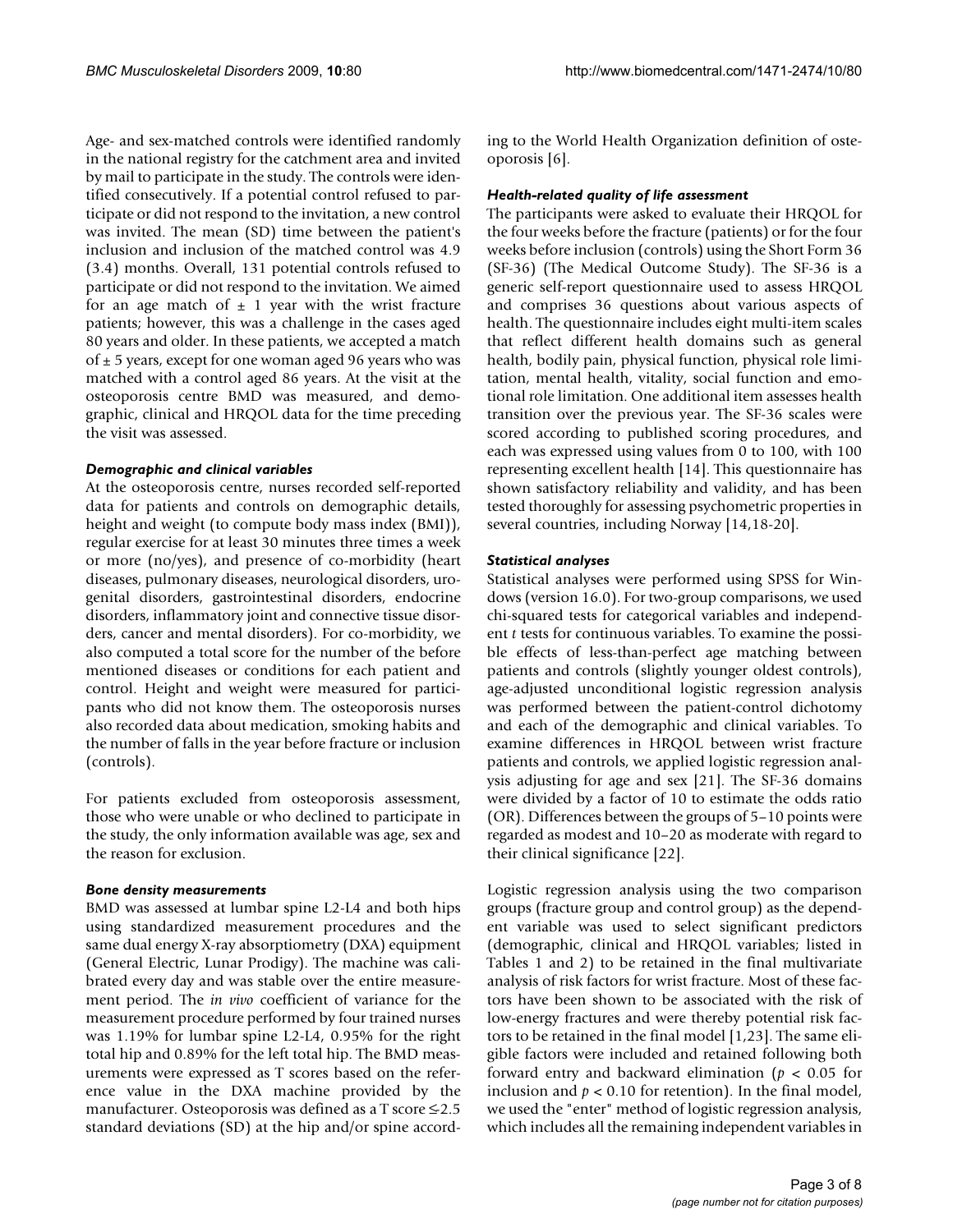|                     | <b>Wrist fracture</b> | <b>Controls</b> | Đ*    |  |
|---------------------|-----------------------|-----------------|-------|--|
|                     | $n = 181$             | $n = 181$       |       |  |
| <b>Demographics</b> |                       |                 |       |  |
| Age (years)         | 66.9(9.9)             | 66.8(9.1)       | 0.885 |  |
| Females             | 161(89)               | 161(89)         | .000  |  |
| $RML(kg/m^2)$       | 754(47)               | 766(43)         | n nn  |  |

**Table 1: Demographics and clinical characteristics of the wrist fracture patients and the control group**

| Females                                            | 161(89)    | 161(89)      | 1.000 |
|----------------------------------------------------|------------|--------------|-------|
| BMI $(kg/m2)$                                      | 25.4(4.3)  | 26.6(4.3)    | 0.009 |
| Menarche (years)                                   | 13.9(1.5)  | 13.6(1.4)    | 0.046 |
| Menopause (years)                                  | 48.9 (4.4) | 49.5 $(4.1)$ | 0.228 |
| Education                                          |            |              | 0.029 |
| $<$ 10 years                                       | 62(37)     | 73 (40)      |       |
| $11-13$ years                                      | 70 (42)    | 52 (29)      |       |
| > 13 years                                         | 36(21)     | 55 (31)      |       |
| Co-habiting                                        | 95 (53)    | 118(66)      | 0.014 |
| Regular exercise**                                 | 134(74)    | 132(73)      | 0.812 |
| Current smoker                                     | 29(16)     | 23(13)       | 0.380 |
| <b>Clinical characteristics</b>                    |            |              |       |
| Heart diseases                                     | 56 (31)    | 62 (34)      | 0.501 |
| Pulmonary diseases                                 | 24(13)     | 13(7)        | 0.056 |
| Neurological diseases                              | 14(8)      | 17(9)        | 0.573 |
| Endocrine disorders                                | 14(8)      | 20(11)       | 0.280 |
| Gastrointestinal disorders                         | 12(7)      | 22(12)       | 0.072 |
| Urogenital disorders                               | 5(3)       | 1(0.5)       | 0.100 |
| Inflammatory joint and connective tissue disorders | 43 (24)    | 50 (28)      | 0.400 |
| Cancer                                             | 18(10)     | 19(11)       | 0.862 |
| Mental disorders                                   | 7(4)       | 11(6)        | 0.333 |
| Mean total score co-morbidity (range 0-6)          | 1.1(1.1)   | 1.1(1.1)     | 0.259 |
| Current glucocorticoid treatment                   | 12(7)      | 3(2)         | 0.044 |
| Current calcium and/or vitamin D treatment         | 40 (22)    | 43 (24)      | 0.708 |
| <b>Current ART</b>                                 | 26(14)     | 11(6)        | 0.009 |
| Osteoporosis***                                    | 60(33)     | 31(17)       | 0.001 |
| $\geq$ I fall in the previous year                 | 75 (47)    | 54 (37)      | 0.089 |
| Previous fracture(s)                               | 97 (54)    | 82 (46)      | 0.153 |

Continuous variables are presented as mean (SD) and group variables as numbers and (%).

\* Chi-squared analysis was used to compare categorical data, and an independent *t* test was used to compare continuous variables.

Bold *p* values indicate significant differences between the groups.

\*\* Exercise more than 30 minutes three times a week.

\*\*\* Osteoporosis at the total hip or lumbar spine L2-L4 or both.

BMI, body mass index; ART, anti-resorptive treatment, a specific osteoporosis treatment comprising oestrogens, biphosphonates, or selective oestrogen-receptor modulators.

the model as one block, regardless of the level of significance obtained for individual variables. We also evaluated possible interactions between all pairs of independent variables, one pair at a time. The level of significance was set at *p* < 0.05.

#### *Ethical and legal aspects*

The study was approved by the Regional Committee for Medical Research Ethics and the National Data Inspectorate.

## **Results**

#### *Response*

The 181 wrist fracture patients included in this study were significantly younger than the patients who were excluded (mean = 76.2, SD = 11.5, *p* < 0.001) and the patients who declined to participate (mean =  $71.8$ , SD =  $11.2$ ,  $p \le$ 0.001). The excluded patients included 44 women (85%), and 73 women (79%) declined to participate. The 181 controls included in this study did not differ significantly with regard to age from the 131 potential controls who declined to participate (mean =  $67.7$ , SD =  $9.7$ ,  $p = 0.406$ ). The potential controls who declined to participate comprised 110 women (84%).

#### *Demographic and clinical characteristics in wrist fracture patients and controls*

Differences in demographic and clinical characteristics between the wrist fracture patients and controls are shown in Tables 1. The wrist fracture patients had significantly lower BMI than the controls (*p* = 0.009). More wrist fracture patients were living alone  $(p = 0.014)$  and currently using more glucocorticoids ( $p = 0.044$ ) and more antiresorptive osteoporosis treatments (e.g., biphosphonates) (*p* = 0.009). The female patients had later menarche than the female controls ( $p = 0.046$ ). Osteoporosis at one or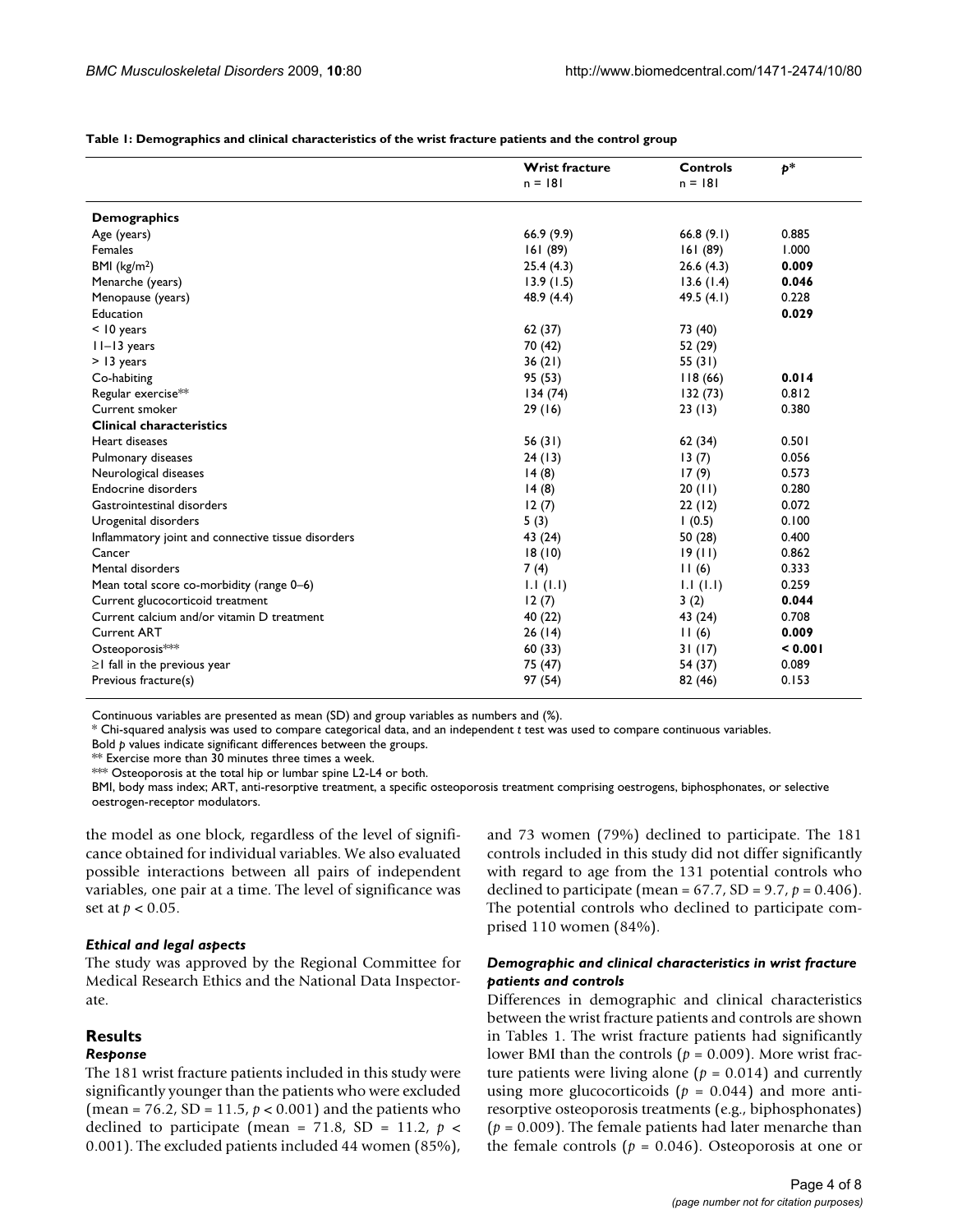| SF-36 domain*             | <b>Controls</b><br>$n = 181$ | <b>Wrist fracture</b><br>$n = 181$ |       |                     |
|---------------------------|------------------------------|------------------------------------|-------|---------------------|
|                           |                              |                                    | Þ     | OR per 10 points    |
| Bodily pain               | 71.8(2.1)                    | 73.6(2.1)                          | 0.575 | $1.02(0.95 - 1.10)$ |
| General health            | 73.0 (1.8)                   | 76.1 (1.8)                         | 0.180 | $1.07(0.97 - 1.18)$ |
| Physical function         | 82.2(1.7)                    | 83.8(1.7)                          | 0.490 | $1.04(0.94 - 1.14)$ |
| Physical role limitation  | 80.0(3.1)                    | 68.4(3.0)                          | 0.006 | $0.93(0.88 - 0.98)$ |
| Mental health             | 83.9(1.2)                    | 85.8(1.2)                          | 0.216 | $1.09(0.95 - 1.26)$ |
| Social function           | 91.4(1.7)                    | 84.0(1.7)                          | 0.002 | $0.85(0.77-0.94)$   |
| Vitality                  | 65.0(1.7)                    | 64.7(1.6)                          | 0.876 | $0.99(0.91 - 1.09)$ |
| Emotional role limitation | 85.9(2.7)                    | 78.5 (2.7)                         | 0.043 | $0.94(0.88 - 1.00)$ |

| Table 2: Differences in HRQOL (SF-36) between controls and wrist fracture patients, adjusted for age and sex. |  |  |  |  |
|---------------------------------------------------------------------------------------------------------------|--|--|--|--|
|---------------------------------------------------------------------------------------------------------------|--|--|--|--|

Data are presented as mean (SE)

Bold *p* values indicate significant differences between the groups using logistic regression analysis after adjusting for age and sex.

\* The score for each SF-36 domain ranges from 0 to 100, where 100 means perfect health. The SF-36 domain scores were divided by a factor of 10 to estimate the OR.

both of the total hip sites or lumbar spine L2-L4 was found in 33% of the wrist fracture patients and 17% of the controls  $(p < 0.001)$  (Table 1). These associations persisted after adjusting for age when using the wrist fracture patients/controls dichotomy as a dependent variable in a series of logistic regression analyses with all of the demographic variables, clinical variables and SF-36 scales.

#### *Health-related quality of life in fracture patients and controls*

Age- and sex-adjusted differences in HRQOL between wrist fracture patients and controls are shown in Table 2. The wrist fracture patients had significantly lower mean (standard error) scores than the controls for physical role limitation (mean =  $68(3)$  vs mean =  $80(3)$ ,  $p = 0.006$ ), social function (mean =  $84(2)$  vs mean =  $91(2)$ ,  $p = 0.002$ ) and emotional role limitation (mean =  $79(3)$  vs mean =  $86(3)$ ,  $p = 0.043$ ). However, the differences seem to be of modest clinical significance (Table 2).

#### *Risk factors for low-energy wrist fracture*

With regard to HRQOL, low-energy wrist fracture was observed more frequently among participants with significantly higher controlled scores for the following domains, expressed as OR with 95% confidence interval (CI): general health (OR =  $1.31$ ; 95% CI =  $1.10-1.56$ ), bodily pain (OR =  $1.18$ ; 95% CI =  $1.03-1.34$ ) and mental health (OR = 1.39; 95% CI = 1.09–1.79), while participants with low scores for physical role limitation (OR = 0.87; 95% CI = 0.79–0.95) and social function (OR = 0.65; 95% CI = 0.53–0.80) also had an increased risk of fracture. These are all rather weak statistical effects (see additional file 1). Furthermore, the risk of low-energy wrist fracture was also significantly related to low BMI (OR = 0.92; 95% CI 0.86–0.98), living alone (OR = 1.91; 95% CI 1.07–3.4), osteoporosis (OR = 3.30; 95% CI = 1.67–6.50) and one or more falls in the previous year (OR  $= 2.01$ ; 95% CI  $= 1.16 - 3.49$ ) (Table 3).

Interaction terms between pairs of independent variables, which were tested one pair at a time, revealed no significant interactions between the independent variables in the logistic regression analyses.

#### **Discussion**

The wrist fracture patients reported HRQOL before fracture at a level similar to the controls. Several dimensions of HRQOL were independently associated with increased risk of wrist fracture. However, the direction of the associations with wrist fracture varied between the different subdimensions of HRQOL. Higher scores on the SF-36 domains of general health, bodily pain and mental health, and lower scores on physical role limitation and social functioning were associated with an increased risk of wrist fracture. Our data indicate that patients with

#### **Table 3: Risk factors of low-energy wrist fractures assessed by logistic regression analysis**

| OR (95% CI)         | Þ     |
|---------------------|-------|
|                     |       |
| $0.97(0.94 - 1.00)$ | 0.055 |
| $0.92(0.86 - 0.98)$ | 0.013 |
| $1.91(1.07 - 3.40)$ | 0.028 |
|                     |       |
| $1.31(1.10 - 1.56)$ | 0.003 |
| $1.18(1.03 - 1.34)$ | 0.012 |
| $0.87(0.79 - 0.95)$ | 0.004 |
| $1.39(1.09 - 1.79)$ | 0.009 |
| $0.65(0.53 - 0.80)$ | 0.001 |
|                     |       |
| $3.30(1.67 - 6.50)$ | 0.001 |
| $2.01(1.16-3.49)$   | 0.013 |
|                     |       |

Adjusted odds ratios (OR) (95% confidence interval (CI)) and *p*  values. The SF-36 domain scores were divided by a factor of 10 to estimate the OR.

BMI, body mass index; n/y, no or yes answer; HRQOL, health-related quality of life.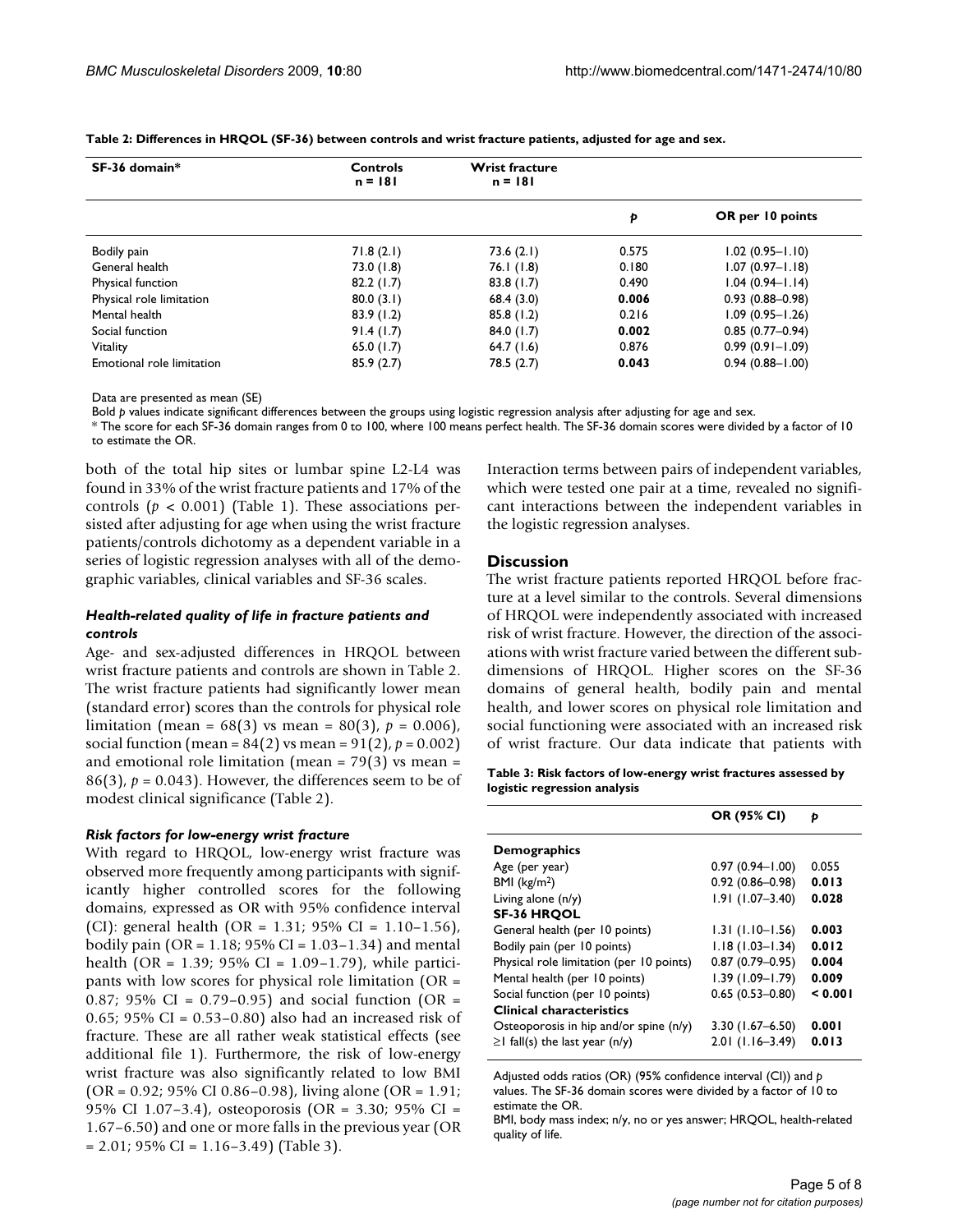favourable and unfavourable HRQOL measures may be at increased risk of wrist fracture.

Our finding that favourable health in some SF-36 domains is associated with increased risk of wrist fracture contradicts the current opinion that only individuals with impaired health are at increased risk of low-energy fracture. One explanation may be that elderly people in good health lead a more active lifestyle, which may increase the risk of falling [1,4,5]. However, our HRQOL results seem to show a duality because we also found that individuals with impaired physical function were at increased risk of fracture. Kelsey et al. [4] concluded that wrist fractures often occur as a result of a fall in women with low BMD who are relatively healthy and active and have good neuromuscular function.

Our study identified BMI, osteoporosis and falls as independent risk factors for wrist fracture and agrees with the results of other studies [1,2,4,10,24]. Furthermore, we found that living alone was independently associated with increased risk of wrist fracture. As in our study, a lower rate of cohabitation in fracture patients has been reported previously [25]. This suggests that behavioural and psychological factors associated with living alone, which are also reflected in the HRQOL, might influence the risk of falls and fractures [26-28].

Our data suggest that a complex mix of circumstances and factors can increase or decrease the risk of low-energy fracture in the elderly. The clinical implications of our findings are equivocal because the association between the SF-36 domains and wrist fractures were inconsistent and use of SF-36 is not feasible in routine daily care. We emphasize that our results should not be used to recommend restriction of physical activity in elderly persons because the overall beneficial health effects of physical activity and an active lifestyle in elderly individuals are indisputable [29].

The significance of some differences in SF-36 domains between the wrist fracture patients and controls was not striking. Thus, the observed differences may be attributed to random or selection biases for both fracture patients and controls. To validate our control group, we compared the controls with normative Norwegian national data for the SF-36 domains [30]. Across all the SF-36 domains, controls had higher age- and sex-adjusted scores compared with the Norwegian normative data (*p* < 0.05). One could argue that the national population-based SF-36 norms might have provided better control values for our wrist fracture patients. However, this was a case-control study with patients and controls gathered from the same geographical area, and we used data from the matched controls for comparisons. Regardless of whether we compare with national norms or with the case controls, our results run counter to the hypothesis that low HRQOL is associated with low-energy wrist fractures.

Our study has some limitations that should be considered when interpreting the findings. The collection of HRQOL data retrospectively, i.e., after fracture, is a possible limitation because ideally such data would be collected before the fracture occurred. However, it is almost impossible to collect HRQOL data prospectively for a population with a specific injury, and alternative methods rely on pre-injury recall, as used in this trauma study and other studies [15,17,31,32]. Retrospective evaluations can be biased by recall problems and response shifts due to fracture [21,33,34]. To minimize this problem, it is recommended that HRQOL assessments should be performed with the shortest possible time lag after the fracture event, which we aimed for in our study [21,23]. The elapsed time from fracture to assessment was relatively short and most patients completed the pre-fracture HRQOL questionnaire within the first two weeks after fracture. Thus, it seems unlikely that the patients would have forgotten about their HRQOL immediately before and at the time of the fracture [35]. Patients who have experienced a recent change in health are more likely to make accurate responses than are controls [21]. To minimize further the limitations of our study design, the questionnaire was administered with a clear instruction that the patient should think of the period before the fracture. For our study, a prospective study design would also have limitations because HRQOL may change between the time of data capture and fracture and thus may no longer be valid for the time of fracture.

The controls were asked to report their HRQOL as it was prior to their visit to the osteoporosis centre. We could argue that controls also should have had a time lag of reporting their HRQOL, e.g., relate the questions to the time preceiding two weeks ago. On the other hand, the elapsed time between fracture and examination at the osteoporosis centre in the patients varied, and it was difficult to achieve a perfect match to reach the same time lag [34]

Furthermore, both patients and controls were asked to report objective data based on the preceding period or year before fracture or inclusion (controls), and both groups might be influenced by recall bias [21,34]. On the other hand, objective data are less likely to be influenced by events such as a fracture, and objective data in both patients and controls therefore would be quite comparable.

Both patients and controls self-reported their co-morbidities and other diseases and conditions. The participants' hospital records might have been a more reliable source, but hospital records also have their shortcomings. Fur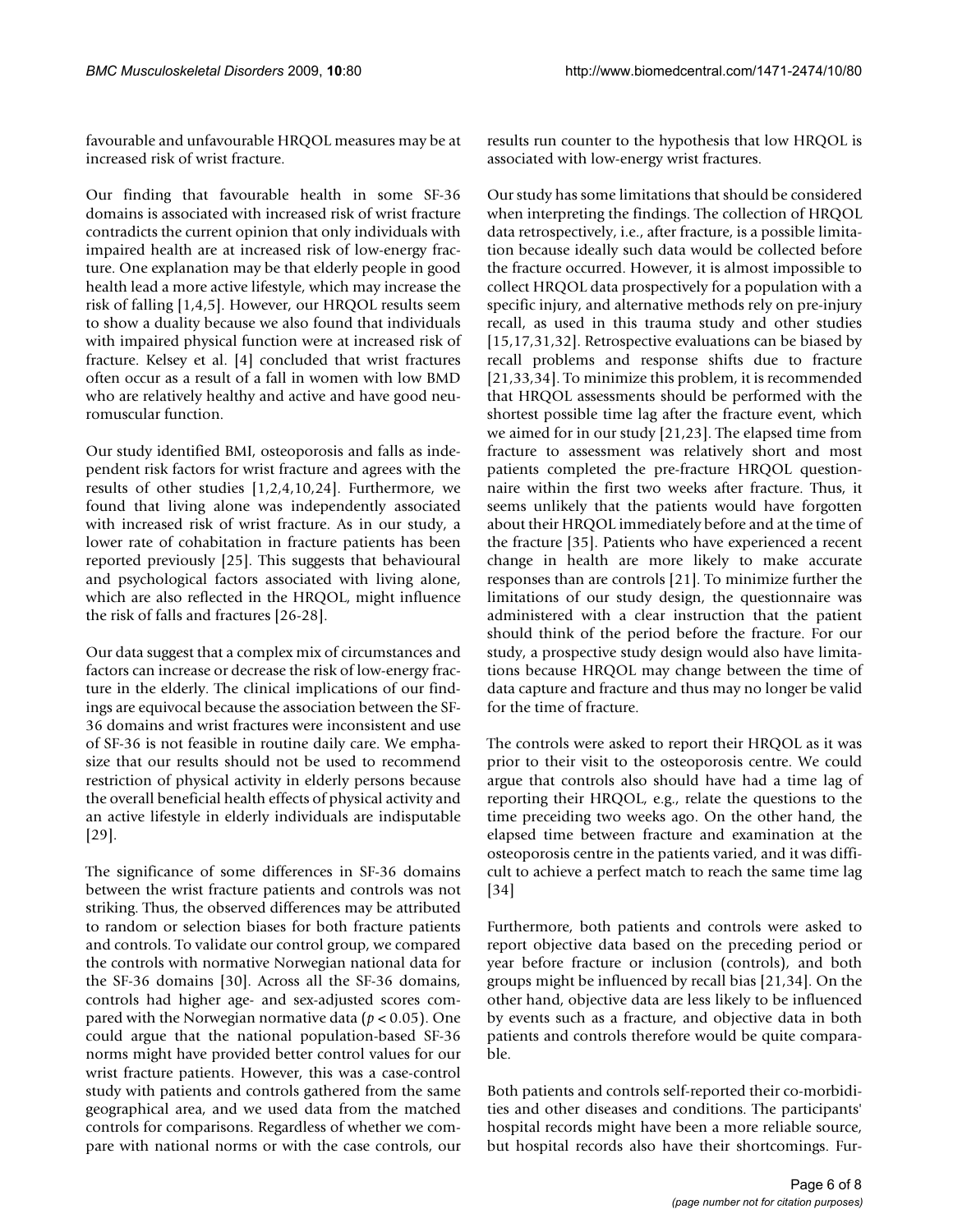thermore, self-report was considered the most ethically correct approach. BMD measurements were carried out after the fracture, which is unlikely to influence the BMD measurement. The sites of BMD measurements were hip and spine, and BMD would not change significantly over a period of two weeks.

Only 56% of the wrist fracture patients referred to the hospital were included in this study. Inclusion of only those patients willing or capable of self-reporting their health status may have underestimated the importance of HRQOL as a risk factor for wrist fracture and the difference in HRQOL between wrist fracture patients and controls. Furthermore, the controls included in our study also comprised elderly persons willing to participate in the study. A selection bias towards the healthiest elderly might arguably occur. However, our data give us limited information regarding the controls who were unwilling to participate, and the assumption that it was the healthiest among the eligible controls who chose to participate in the study cannot be verified. Despite these limitations, a major strength of our study is that the patients included were recruited from the only referral centre for orthopaedic trauma in the region. Thus, we were able to account for all patients who were referred and treated at the hospital.

The inconsistent results observed in our study might be caused by the design, the retrospective recall used to assess HRQOL and covariates, and differences in sampling fractions for cases and controls [21]. It is possible that our findings should be regarded as restricted to elderly persons within the geographical area of our cases and controls. On the other hand, it must be regarded as a strength that patients and controls have been recruited from the same geographical area. As previously discussed, both retrospective and prospective designs to assess HRQOL and covariates have their shortcomings, and achieving identical sampling fractions for both cases and controls is difficult. Therefore, the design and methods used in this study seem to be appropriate to answer our research questions.

#### **Conclusion**

Our data support the contention that wrist fracture patients perceive themselves to be quite healthy compared with controls from the general population. The association between wrist fracture and HRQOL was inconsistent, and favourable scores for some SF-36 domains were associated with an increased risk of wrist fracture, whereas other SF-36 domains exhibited the opposite pattern. Although several dimensions of HRQOL were related to an elevated risk for low-energy wrist fracture, our data suggest that the utility of HRQOL as an indicator of risk of fracture is limited in clinical practice because of the inconsistent direction of the associations for different subdimensions. Our study underlines the role of biological

mechanisms, including low BMI, osteoporosis and previous falls, in increasing the risk of wrist fracture. In addition, behavioural and psychological risk factors associated with living alone should be considered. Further studies of HRQOL in wrist fracture patients are warranted, especially studies that include larger sample sizes, older patients and patients with greater impairment of physical and mental health.

#### **Abbreviations**

ART: anti-resorptive treatment, a specific osteoporosis treatment comprising oestrogens, biphosphonates, or selective oestrogen-receptor modulators; BMD: bone mineral density; BMI: body mass index; CI: confidence interval; DXA: dual-energy X-ray absorptiometry; HRQOL: health-related quality of life; OR: odds ratio; SF-36: Short Form 36; SD: standard deviation; SE: standard error; WHO: World Health Organization.

#### **Competing interests**

The authors declare that they have no competing interests.

#### **Authors' contributions**

GR was involved in all part of this study, including data collection and analysis, and took the main responsible for writing the manuscript. GR initiated this paper as a part of a larger study of fracture patients. AMM supervised GR during the analysis and drafting of the paper. AKW supervised GR during the analysis and drafting of the paper. TM provided statistical advice. GH was the principal investigator for the research program in patients with low-energy wrist and hip fracture, and supervised GR during the analysis and drafting of the paper. All authors critiqued revisions of the paper and approved the final manuscript.

### **Additional material**

### **Additional file 1**

*The significance of the OR units in the SF-36 domains. The SF-36 domains have been divided by a factor of 10 to estimate the OR, and the significance of the OR has been explained by an example.* Click here for file [\[http://www.biomedcentral.com/content/supplementary/1471-](http://www.biomedcentral.com/content/supplementary/1471-2474-10-80-S1.doc) 2474-10-80-S1.doc]

#### **Acknowledgements**

We gratefully acknowledge the expert technical assistance and help with the data collection of our osteoporosis nurses Ann Haestad, Hanne Vestaby and Tove Kjoestvedt. We also acknowledge comments from Professor Marc C. Hochberg This work has been supported and funded by the Competence Development Fund of Southern Norway and Sorlandet Hospital HF. Gudrun Rohde is a recipient of a research career grant from The Competence Development Fund of Southern Norway, Sorlandet Hospital HF and Health Southern Norway Regional Trust.